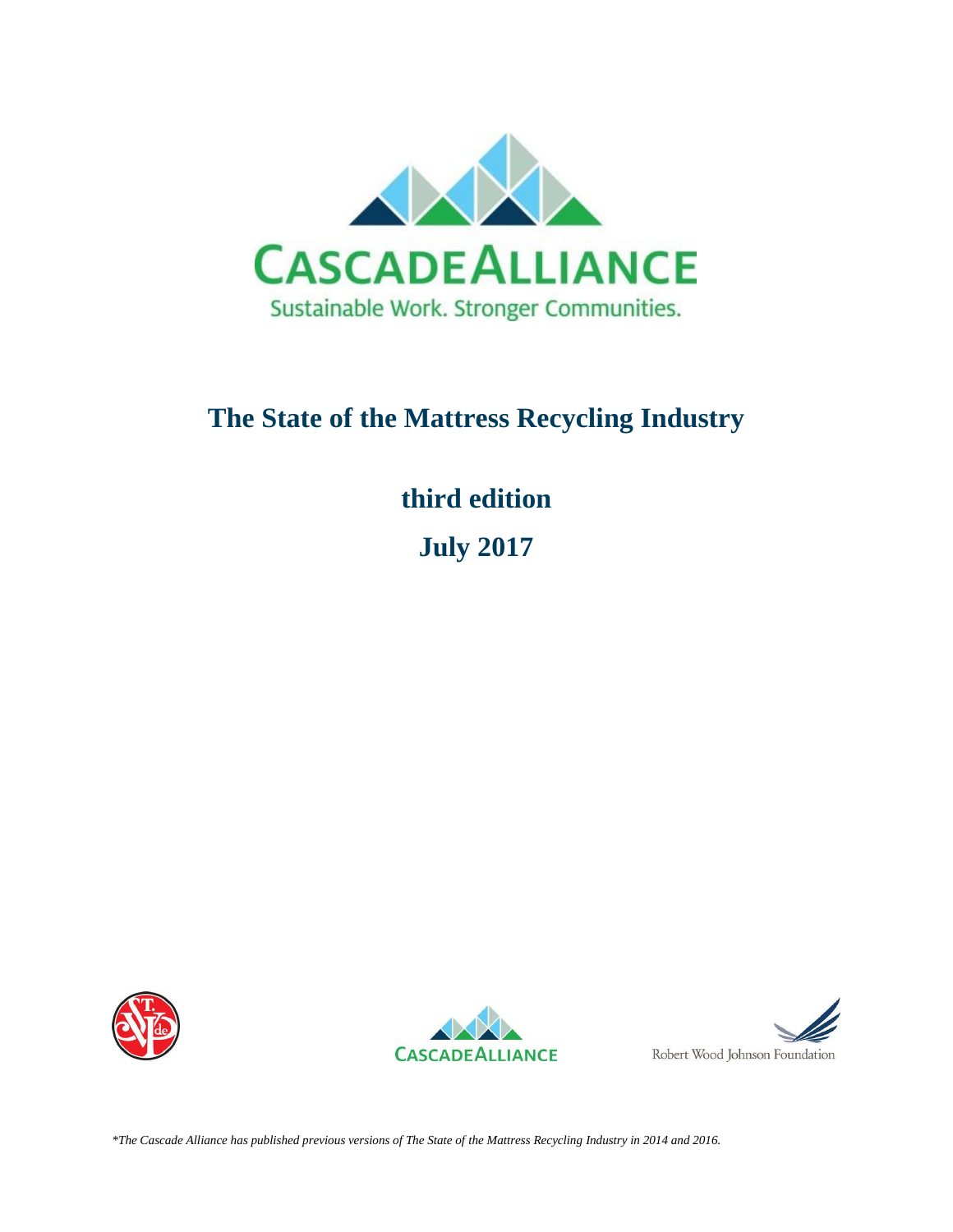"It is a major milestone, but is also just the beginning. We are still committed to making mattress collection and recycling in these states easier and more efficient for everyone." - Ryan Trainer, President of the Mattress Recycling Council, celebrating its millionth mattress recycled

### **Fewer mattresses clog U.S. landfills**

Discarded mattresses and box springs, long the bane of landfill operators, have begun to be recycled in much larger quantities, thanks to product stewardship laws in three states and increasing interest and efforts in a handful of other locations. As more states take note of the success of legislated diversion, the multiple benefits – job creation, waste reduction, increased availability of usable commodities – could grow.

Americans dispose of an estimated 20 million mattresses and box springs every year and the vast majority end up in landfills or incinerators. That's roughly 55,000 discarded each and every day.<sup>1</sup> They contribute 450 million pounds of waste and fill more than 100 million cubic feet of landfill space every year.<sup>2</sup> End-on-end, the number of disposed mattresses every year would circle the earth.

Bulky mattresses pose several challenges for landfills. They don't compact well, take up a lot of space, create flammable air pockets, and the springs get tangled in the bulldozer compacting equipment, often damaging it. Mattresses contain non-biodegradable synthetic foam and fibers, plus hazardous flame retardant chemicals, which can leach into drinking water.<sup>3</sup> That's why municipalities and private waste haulers generally charge extra for disposing of a mattress. For example, in Rhode Island the cost of disposing of a used mattress set could run as high as \$50.

#### **Good for the environment and good for the economy**

Deconstructing mattresses in order to recycle their still-usable materials is an increasingly popular solution to this vexing waste problem. Once disassembled, up to 85 percent of the

 $\overline{a}$ 







<sup>&</sup>lt;sup>1</sup> [Recycling v Landfill,](http://www.greenbedrecycling.com/our-mattress-recycling-program.php#recyclingVsLandfill-tab) Greenbedrecycling.com (visited on February 13, 2017)

<sup>&</sup>lt;sup>2</sup> [100 Places to Recycle Your Old Mattress,](http://sleeponlatex.com/blogs/news/14319429-100-places-to-recycle-your-old-mattress) SleeponLatex.com (visited on February 13, 2017)

<sup>3</sup> Ibid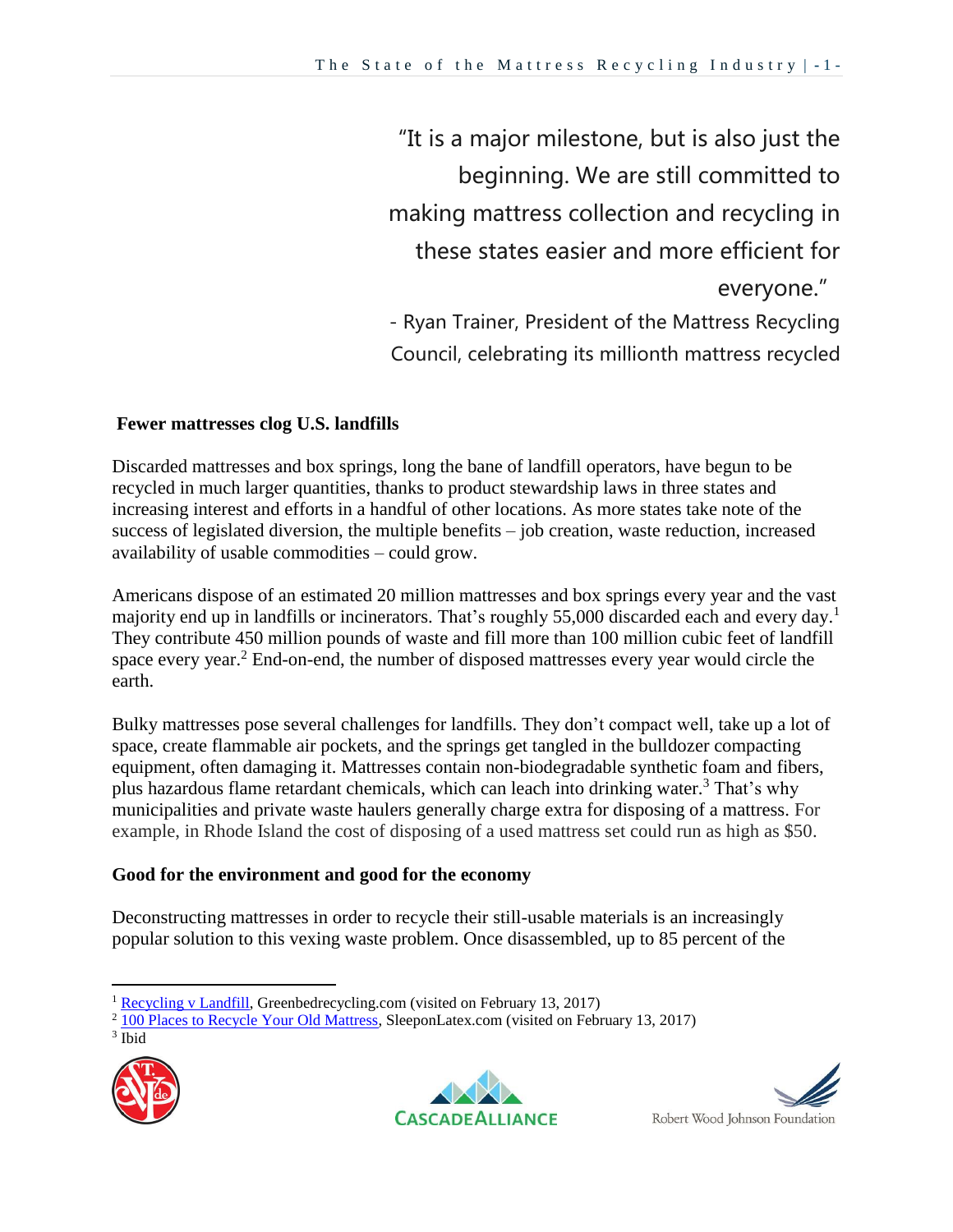components can be recycled. Recycling one mattress saves 23 cubic feet of landfill space and repurposes up to 65 pounds of materials.<sup>4</sup>



**Components and recycled uses** <sup>5</sup>

On a per-ton basis, sorting and processing recyclables sustain 10 times more jobs than landfilling or incineration.<sup>6</sup> Mattress recycling in particular is a labor-intensive endeavor. Many recyclers take apart box springs and mattresses manually. As the beds are being dismantled, materials are sorted and baled.<sup>7</sup>

Today, there are approximately 56 mattress recycling facilities in North America, a 30 percent increase over 2013. <sup>8</sup> St. Vincent de Paul Society of Lane County pioneered mattress recycling in California in 2000, opening the first facility of its kind under the name DR3 Recycling in Oakland. The nonprofit opened a second operation in Oregon in 2004, and together the two plants diverted roughly 170,000 mattresses annually. In 2015, SVDP opened a third facility just outside of Sacramento, California.<sup>9</sup> In 2016, the three operations combined recycled 302,463 mattresses. SVDP employs 46 people in its mattress recycling facilities.

However, recycling mattresses is not a profit-making, or even a break-even, business venture. The fluctuating revenue from the sale of commodities - steel, foam, fibers and wood – doesn't cover the labor costs to recycle the mattresses. <sup>10</sup> For this to pencil out, recyclers have to be paid a per mattress fee. Because of the headaches and expenses involved in landfilling mattresses, paying to recycle mattresses is becoming more accepted. And the current recycling rate of 5 percent is expected to increase.

<sup>&</sup>lt;sup>10</sup> [The Mattress Recycling Council Continues to Boost its Reach,](http://www.waste360.com/recycling/mattress-recycling-council-continues-boost-its-reach) Waste360, February 16, 2017



 $\overline{a}$ 





<sup>4</sup> [100 Places to Recycle Your Old Mattress](http://sleeponlatex.com/blogs/news/14319429-100-places-to-recycle-your-old-mattress)

<sup>&</sup>lt;sup>5</sup> [Mattress Recycling Council](http://mattressrecyclingcouncil.org/recycling/uses-for-recycled-components/)) (visited on February 15, 2017)

<sup>6</sup> [Recycling Means Business,](https://ilsr.org/recycling-means-business/) Institute for Local Self-Reliance (visited on February 10, 2017)

<sup>7</sup> [Mattress Recycling Business Opportunities,](https://www.thebalance.com/mattress-recycling-business-2877997) [www.thebalance.com](http://www.thebalance.com/) (visited on February 14, 2017)

<sup>&</sup>lt;sup>8</sup> Bye Bye Mattress [mattress recycling facility locator](http://byebyemattress.com/) (searched on February 20, 2017); This is no place for a mattress – [Industry taking lead to recycle,](http://bedtimesmagazine.com/2013/03/this-is-no-place-for-a-mattress-industry-taking-lead-to-recycle/) BedTimes Magazine, March 2013

<sup>9</sup> On December 30, 2015, the state of California implemented a [statewide mattress recycling program.](http://mattressrecyclingcouncil.org/mrc-in-your-state/california/)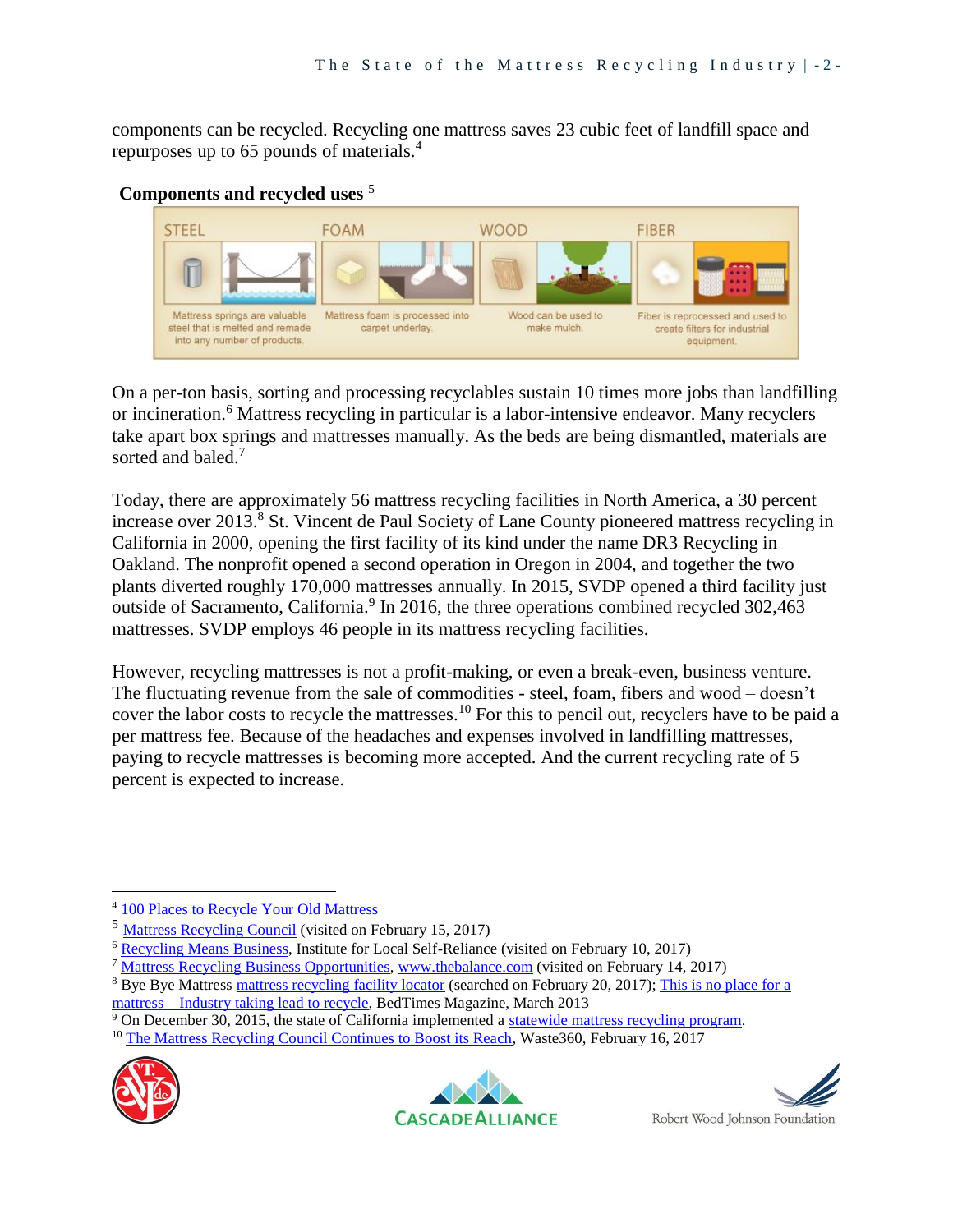#### **Product stewardship laws passed**

The problems and costs associated with mattress disposal and a growing interest in environmental stewardship has prompted the municipalities, mattress industry, retailers, institutions and the hospitality industry to demand (and a willingness to pay) for mattress recycling services.

In response to the growing demand, mattress recycling was on the radar of many state legislatures, who looked to previously enacted extended producer responsibility laws for electronics and paint as models to follow for mattresses. Extended producer responsibility laws require manufacturers to help deal with end-of-life issues for their products. This prompted involvement of the trade group the International Sleep Products Association (ISPA) "The industry identified the dual problem of too many mattresses going into landfills and legislators proposing impractical and costly ways to address this situation," said Ryan Trainer, ISPA president.

"ISPA is encouraging the development of a self-sustaining infrastructure for handling used bedding so that steel and other components can be efficiently extracted from mattresses and foundations and put to new uses. To do that, we need to develop new programs and increase participation in existing programs," Trainer said.<sup>11</sup>

In 2013, three states (Connecticut, Rhode Island and California) passed laws requiring manufacturers to create statewide programs to collect and recycle mattresses and box springs. (This is not a recycling mandate and mattresses are not banned from landfillsSeveral other states are considering similar legislation. Maine passed a bill in May that was later vetoed by the governor. Maryland reviewed a stewardship bill in March that didn't move beyond a committee hearing. Massachusetts has set up a pilot program with more than a dozen cities diverting mattresses; and King County, Wash., is expected to invite proposals from mattress recyclers for its own pilot sometime in 2017. The stewardship laws and pilot programs are significantly changing the playing field for mattress recyclers (and, to a lesser extent, rebuilders) in the United States.

In the three states that have existing laws, the recycling rules are similar. ISPA, through the nonprofit Mattress Recycling Council (MRC) it established, worked with lawmakers and regulators in California, Connecticut and Rhode Island to create a common strategy for rolling out regulations that would successfully divert mattresses.<sup>12</sup>

MRC named its recycling program Bye Bye Mattress.

<sup>11</sup> [Mattress Recycling Programs Create Successful Solutions,](http://bedtimesmagazine.com/2017/01/mattress-recycling-successful/) BedTimes Magazine, January 2017  $12$  Ibid.





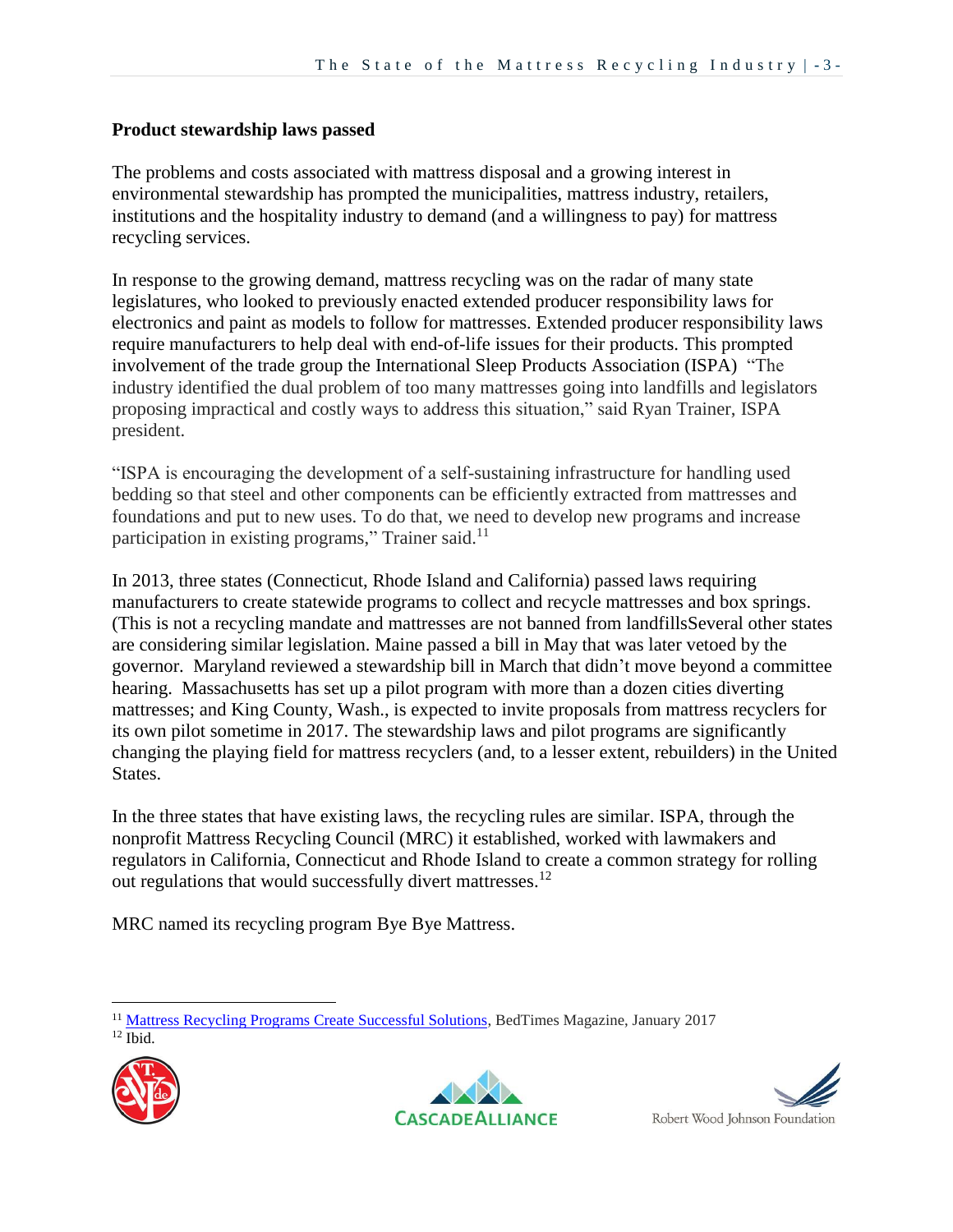### **Programs launch**

Bye Bye Mattress debuted in Connecticut in May 2015, California in December 2015, and Rhode Island in May 2016. Each state program is funded through a recycling fee that retailers collect from consumers when mattresses and box springs are sold. The fee is used to operate the program in each state by covering the cost of collecting and transporting mattresses to contracted recyclers for deconstruction, and to pay recyclers a per-mattress fee.

Across the three states, mattresses are collected at more than 300 locations where the public is able to drop off old mattresses and box springs for recycling at no cost. Eleven contracted recycling facilities (operated by a mix of for profit and nonprofit businesses) process mattresses on behalf of the program. California has seven recyclers; Connecticut and Rhode Island each have two.

In January 2017, Bye Bye Mattress announced that the three states had recycled 1 million mattresses, roughly 5 percent of all mattresses disposed in a year. <sup>13</sup> In doing so, these programs have saved roughly 11 million cubic feet of landfill space and employed more than 200 people. The new laws, thanks to the consumer-paid fees, represent the benefits to the community of the product stewardship approach.

### **Connecticut**

When Connecticut passed [Public Act 13-42](https://www.cga.ct.gov/asp/cgabillstatus/cgabillstatus.asp?selBillType=Public+Act&bill_num=42&which_year=2013) in May 2013<sup>15</sup> it became the first state to approve a mattress recycling law. Recycling is defined as the process of breaking mattresses into their components and transforming those parts into new, usable or marketable materials. Recyclers that participate in the program must recycle at least 85 percent of the materials in each mattress. Incineration is not considered recycling, even if it generates energy. The Connecticut Department of Energy and Environmental Protection has regulatory authority over the program. The state has a contract with MRC to manage the program.

Funding comes from a \$9 fee that consumers pay when they purchase a new mattress or box spring. There is a mechanism to raise or lower that fee as needed.

Mattresses are collected at transfer stations, or they can be delivered to the recycling facility directly by other entities including retailers, hotels and universities. It is important to note that none of the entities are obligated to participate in the mattress recycling program, and no individual in Connecticut is required to actually recycle their mattresses. They can do so if they choose for free at participating locations, but mattresses are not banned from landfills.

<sup>&</sup>lt;sup>15</sup> In 2014, [Public Act 14-170](http://www.cga.ct.gov/2014/ACT/pa/pdf/2014PA-00170-R00SB-00071-PA.pdf) was passed making further amendments to the law to provide additional clarity.



 $\overline{a}$ 





<sup>&</sup>lt;sup>13</sup> [We've Recycled One Million Mattresses!,](http://byebyemattress.com/2017/01/weve-recycled-one-million-mattresses/) Bye Bye Mattress, January 24, 2017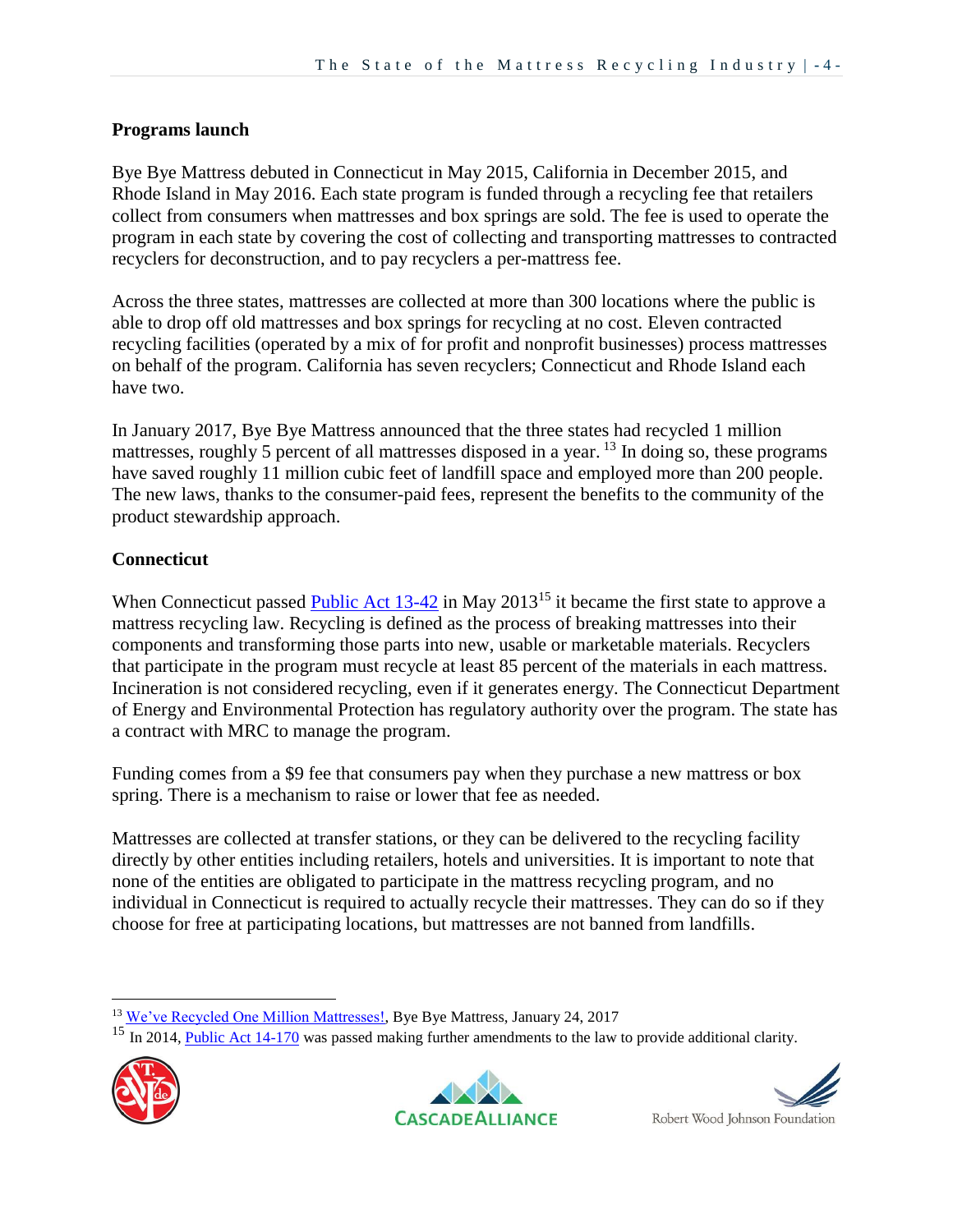MRC's program has two major components: transportation and recycling. The organization selected three transportation companies through a competitive bid who pick up all mattresses and box springs. Those companies transport the mattresses to the recycling companies, which were also selected through a competitive bid process.

The original two mattress recyclers were Park City Green (run by the nonprofit Greater Bridgeport Community Enterprises<sup>16</sup>) and Recyc-Mattresses (run by a Canadian for-profit company). But Recyc-Mattress ran into problems, specifically with safety vilations, and closed its doors. In 2017, the contracted mattress recyclers are Park City Green and Willimantic Waste.

The lack of priority given to reuse is troubling. As currently written the law will not help the rebuilding businesses. Reuse is higher on the waste reduction hierarchy and should be encouraged whenever possible. (This deficiency could be because ISPA, which helped write the law, discourages the sale of rebuilt mattresses. "Unscrupulous renovators build a business out of acquiring mattresses that are covered in stains and infested with bedbugs, sewing new covers on and then selling them to the unsuspecting consumer," says veteran mattress retailer Barrie Brown. "They take away as much as \$1 billion in sales from legitimate manufacturers and retailers."<sup>17</sup>)

Connecticut's program went into effect in May 2015. In the first five months, nearly 50,000 mattresses and box springs were recycled. By the end of the first year, Connecticut's program had grown to include 101 participating collection sites, exceeding MRC's goal of 88 collection sites in the first two years, and recycle 150,000 mattresses.

"In just its first year, about 80 percent of the components and materials from the 150,000 mattresses collected and dismantled were recycled," says Justine Fallon, New England program coordinator for MRC. "That figure bests the goal of 75 percent."<sup>18</sup>

## **Connecticut At-A-Glance<sup>19</sup>**

**May 1, 2015:** Program Launch

**3.5 million:** Approximate population

**150,000:** Goal for number of mattresses recycled annually

 **2,800** tons of steel, foam and other recycled materials have been

reclaimed

Council







<sup>&</sup>lt;sup>16</sup> GBCE is a member of the **Cascade Alliance**.

 $17$  [This is no place for a mattress –](http://bedtimesmagazine.com/2013/03/this-is-no-place-for-a-mattress-industry-taking-lead-to-recycle/) Industry taking lead to recycle, BedTimes Magazine, March 2013

<sup>&</sup>lt;sup>18</sup> [Mattress Recycling Programs Create Successful Solutions,](http://bedtimesmagazine.com/2017/01/mattress-recycling-successful/) BedTimes Magazine, January 2017

<sup>&</sup>lt;sup>19</sup> [2015-2016 Annual Report of the Connecticut Bye Bye Mattress Program](http://mattressrecyclingcouncil.org/wp-content/uploads/2016/10/MRC_CT_AnnualReport_ForWeb.pdf), Mattress Recycling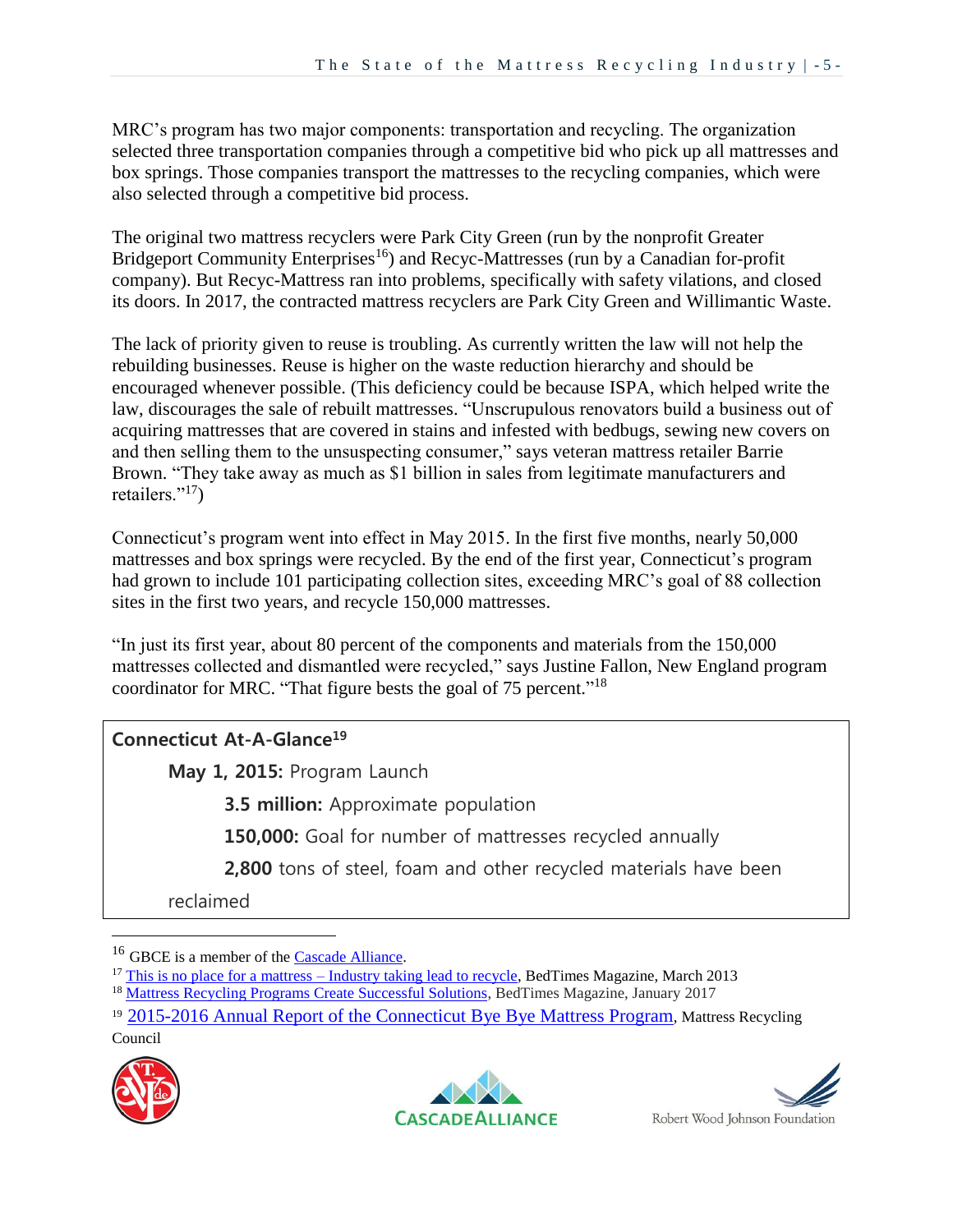**2:** Number of MRC-contracted recyclers

**\$9:** The fee collected when a mattress or box spring is sold to

Connecticut consumers

Additional resources:

- A copy of the state's plan can be found [here:](http://www.ct.gov/deep/lib/deep/reduce_reuse_recycle/mattress/mrc_connecticut_plan_2014july1.pdf)

- Information about the state's mattress recycling law can be found on the Department of Energy and Environmental Protection's website:<http://www.ct.gov/deep/mattressrecycling>

- Mattress Recycling Council, [Connecticut program webpage](http://mattressrecyclingcouncil.org/mrc-in-your-state/connecticut/)

## **California**

The Used Mattress Recovery and Recycling Act, [SB254,](https://leginfo.legislature.ca.gov/faces/billNavClient.xhtml?bill_id=201320140SB254) is California's mattress recycling bill. The California program is similar to Connecticut's with a few notable exceptions.

California prioritizes the waste hierarchy (reduce, reuse, recycle); however, the final plan acknowledges, "implementing source reduction efforts is beyond the scope of both the act and the plan." Regarding reuse, the plan states, "A primary goal of the program is to divert discarded mattresses that would otherwise be disposed of as solid waste. The plan will not interfere with reuse or renovation activity that complies with state and federal law."<sup>20</sup>

This is good news for nonprofits that give away used mattresses to people in need, mattress recyclers who want to sell reusable springs, and for mattress rebuilding companies, who pushed very hard to make sure their business wouldn't be hurt by the law.

Under California's stewardship law, retailers are required to collect an \$11 fee per mattress and box spring to fund the recycling program. MRC awarded contracts to seven recyclers that operate 11 recycling/consolidation facilities throughout California. In addition to the per mattress recycling fee paid to contracted recyclers, MRC has a reimbursement schedule for companies transporting the mattresses from participating collection locations to the recycling facilities.

An unintended consequence that has emerged with the rollout of this law is that transfer site participation is lower than anticipated because program participants are barred from charging for mattress disposal. This revenue stream for solid waste facilities that have plenty of landfill space discourages participation. The plan includes a provision for reimbursing solid waste facilities for

<sup>&</sup>lt;sup>20</sup> MRC's recycling plan includes a list of registered renovators that are covered by the plan. Mattresses recyclers with MRC contracts can only sell to renovators on the approved list. Further, MRC explains that its incentive payment of \$3 per unit is lower than what renovators pay for used mattresses thus the incentive won't undermine their existing efforts.





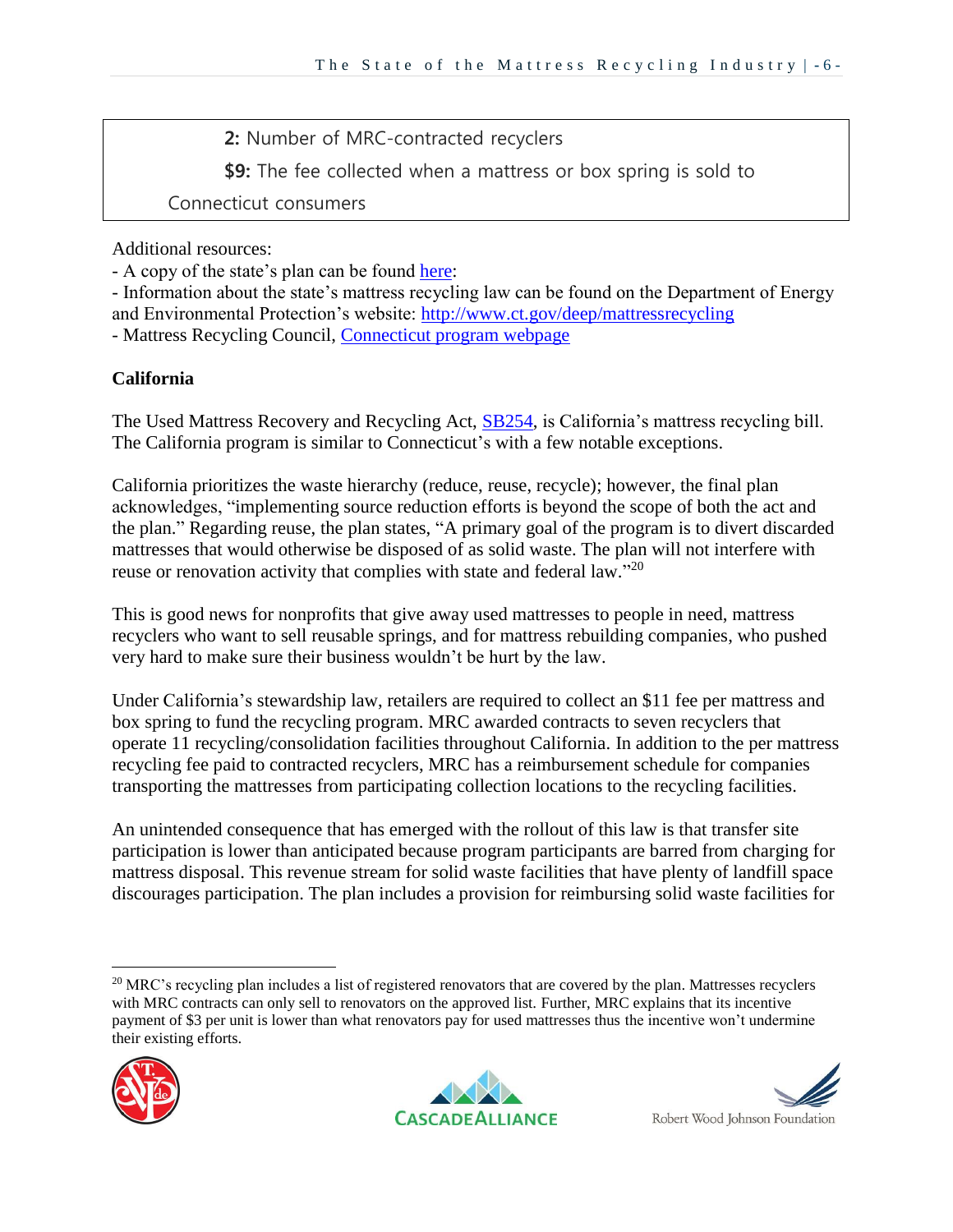the cost of handling mattresses, but it is not as profitable as the bulky handling fee that such sites can charge their customers.

California's program went into effect on January 1, 2016. In the first year, approximately 900,000 mattresses and box springs were recycled. MRC anticipates more than 1 million mattresses will be recycled California in 2017. There are currently about 150 collection sites in California. (California's annual report to MRC is due July 1, 2017.)

**California At-A-Glance<sup>21</sup> January 1, 2016:** Program Launch **39.5 million:** Approximate population **1 million:** Goal for number of mattresses recycled annually, with unit collection increasing over time **7:** Number of recyclers contracted by the Mattress Recycling Council (with 11 processing facilities total) **\$11:** The fee collected when a mattress or box spring is sold to California consumers

Additional resources:

-A copy of California's mattress recycling program can be found here: <http://www.calrecycle.ca.gov/Mattresses/Plans/November2015.pdf>

- CalRecycle has information about the state's mattress recycling law on its website: [www.calrecycle.ca.gov/mattresses](http://www.calrecycle.ca.gov/mattresses)

- Mattress Recycling Council, California [program webpage](http://mattressrecyclingcouncil.org/mrc-in-your-state/california/)

## **Rhode Island**

Rhode Island [General Law](http://webserver.rilin.state.ri.us/Statutes/TITLE23/23-90/INDEX.HTM) 23-90, enacted in July 2013<sup>22</sup>, established the statewide mattress recycling program. The law requires mattress producers and importers that sell, or offer mattresses for sale, to Rhode Island end users must join the Mattress Recycling Council (MRC).

Developed in partnership with ISPA, the program is modeled after Connecticut's mattress recycling law. Participation in the program is voluntary; it is not illegal to throw a mattress in the landfill. (Reuse/refurbishing is not a prioritized disposal method. The plan states "recycling shall be preferred over any other disposal method. . .")

 $22$  In June 2015, the state amended Chapter 23-90.



 $\overline{a}$ 





<sup>&</sup>lt;sup>21</sup> [2015-2016 Annual Report of the Connecticut Bye Bye Mattress Program,](http://mattressrecyclingcouncil.org/wp-content/uploads/2016/10/MRC_CT_AnnualReport_ForWeb.pdf) Mattress Recycling Council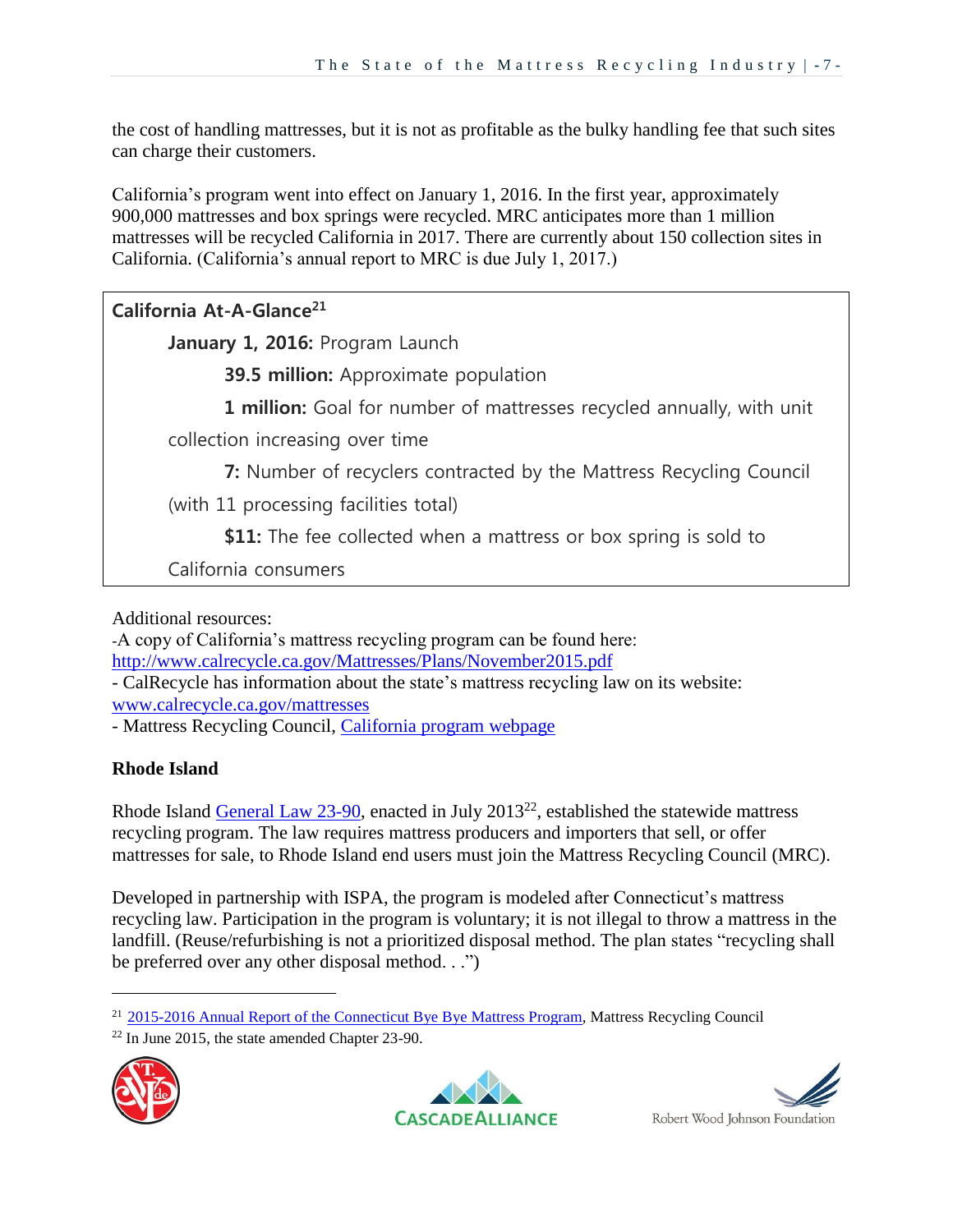In Rhode Island, MRC requested bids for joint transport and recycling services, and a separate request for just recycling services. MRC selected two companies to haul and recycle the mattresses: Express Mattress Recyclers and Ace Mattress Recycling.

In January 2016, The Rhode Island Resource Recovery Corp., which has regulatory authority over the law, approved the [Rhode Island Mattress Recycling Plan](http://mattressrecyclingcouncil.org/wp-content/uploads/2016/11/RI-MRC-Plan-Revised-1-7-16.pdf) proposed by MRC.

The Rhode Island program launched on May 1, 2016. Retailers and other businesses selling mattresses charge consumers a \$10 recycling fee on each box spring and mattress sold. (Prior to the launch, Rhode Island Resource Recovery, the state's landfill operation was recycling about 38,000 mattresses a year and charged customers \$15 per mattress.<sup>23</sup>)

MRC's goal was to have 80 percent of Rhode Island's municipal transfer stations participating in the program by the end of the first two years of operation. According to Mike O'Donnell, MRC Managing Director, about 30 of 39 municipalities (about 7 percent) are participating in the program as of February 2017. No numbers yet have been released regarding the number of mattress recycled under the program.

# **Rhode Island At-A-Glance<sup>24</sup>**

**May 1, 2016:** Program launch **1 million:** Approximate population **65,000:** Goal for number of mattresses recycled annually **2:** Number of MRC-contracted recyclers **\$10:** The fee collected when a mattress or box spring is sold to Rhode Island consumers

Additional resources:

- A copy of Rhode Island's mattress recycling program can be found [here.](http://mattressrecyclingcouncil.org/wp-content/uploads/2013/11/RI-MRC-Plan-Revised-1-7-16.pdf)
- Mattress Recycling Council, [Rhode Island program webpage](http://mattressrecyclingcouncil.org/mrc-in-your-state/rhodeisland/)

<sup>&</sup>lt;sup>24</sup> [2015-2016 Annual Report of the Connecticut Bye Bye Mattress Program,](http://mattressrecyclingcouncil.org/wp-content/uploads/2016/10/MRC_CT_AnnualReport_ForWeb.pdf) Mattress Recycling Council



 $\overline{a}$ 





<sup>&</sup>lt;sup>23</sup> [Statewide mattress recycling program starts May 1,](http://cranstononline.com/stories/statewide-mattress-recycling-program-starts-may-1,110771) Cranston Herald, March 30, 2016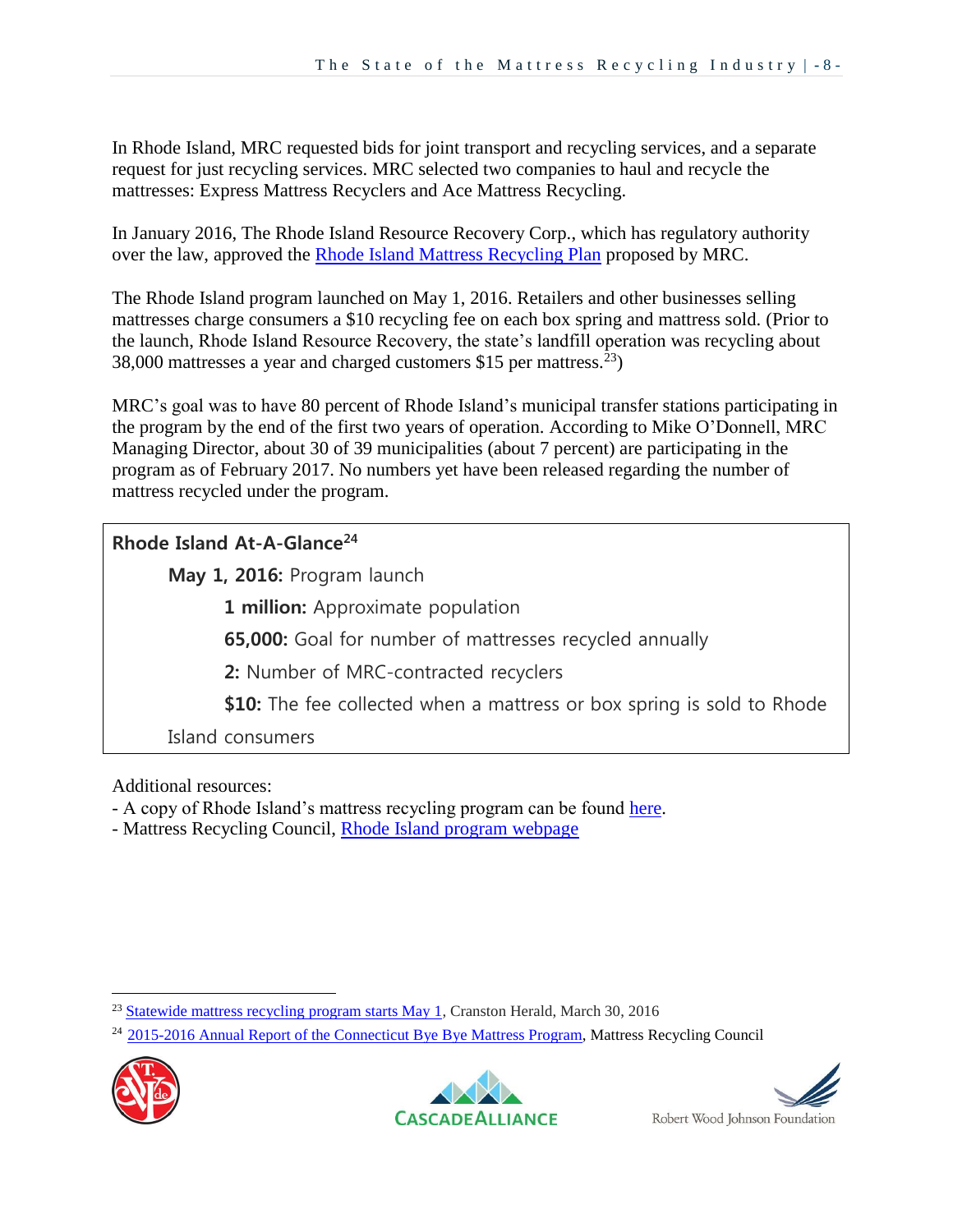#### **Other states considering mattress recycling legislation**

A few other states are in various stages of pursuing stewardship laws. Maine was furthest along with legislation passed but vetoed in May; Maryland's bill did not progress beyond committee. The state's 2014 [solid waste plan](http://www.mde.state.md.us/programs/Marylander/Documents/Zero_Waste_Plan_Draft_12.15.14.pdf) calls for a program similar to CT, CA and RI to be "pursued by 2017." (See below for more information.) New Mexico, and Massachusetts — have expressed interest in recycling legislation. However, it is likely that other states will wait and see how the laws pan out in CT, CA and RI before taking setting up their own programs.

Summary of states that have considered or are pursuing, in some form, mattress recycling:

Colorado: The Colorado Department of Public Health and Environment, under the Recycling [Resources Economic Opportunity Act,](https://www.colorado.gov/pacific/cdphe/yearly-recycling-projects-and-grants) granted Spring Back Recycling \$297,770 in 2017 to establish and operate a mattress recycling facility in northern Colorado (Boulder, Larimer and Weld counties). The previous year, the agency provided more than \$250,000 to Spring Back Recycling to set up a mattress recycling facility in Denver.

Maine: The state environmental agency considered mattress stewardship in a January 2016 report [\(Implementing Product Stewardship in Maine\)](http://www.nrcm.org/wp-content/uploads/2013/09/2016productstewardshipreporttolegislature.pdf), but concluded: "At this point in time, these [recycling] fees remain high and could be even higher in Maine based on population and geographic constraints faced in our rural state. Until these issues are addressed, it would be premature to pursue any mandates regarding this specific product type in Maine."

Maryland: In February 2017, a mattress recycling feasibility study was introduced in the House, [HB 1070.](http://mgaleg.maryland.gov/webmga/frmMain.aspx?pid=billpage&tab=subject3&id=hb1070&stab=01&ys=2017RS) It was later withdrawn. The previous year, a mattress stewardship bill was introduced in the House, **HB 1117**. It did not proceed to a full House vote.

Massachusetts: In 2015, in an effort to spur a new recycling market and to save municipalities money, environmental officials awarded \$500,000 in grants to help cities and towns start mattress recycling programs. That same year, the state signed contracts with three mattress recycling facilities to recycled old beds: Ace Mattress Enterprises (\$10), Raw Material Recovery Corp (\$13), and UTEC, Inc. (\$10).

In 2016, the state awarded municipalities a total of \$352,000 for the transportation and recycling of household mattresses.<sup>25</sup> That same year, the state provided UTEC (up to \$152,000) and Raw Material (up to \$150,000) grant funds to purchase additional mattress recycling equipment.<sup>26</sup>

In September 2016, UTEC, Inc., $^{27}$  was awarded \$700,000 in federal funding (Administration for

<sup>&</sup>lt;sup>27</sup> UTEC. Inc. is a member of the Cascade Alliance. UTEC's mission "is to ignite and nurture the ambition of Lowell's most disconnected young people to trade violence and poverty for social and economic success."



 $\overline{a}$ 





<sup>&</sup>lt;sup>25</sup> [Sustainable Materials Recovery Program \(SMRP\) Municipal Grants,](http://www.mass.gov/eea/agencies/massdep/recycle/grants/smrp-grants.html) MassDEP 2016

<sup>26</sup> Recycling [Business Development Grants](http://www.mass.gov/eea/agencies/massdep/recycle/grants/rbdg.html) MassDEP 2016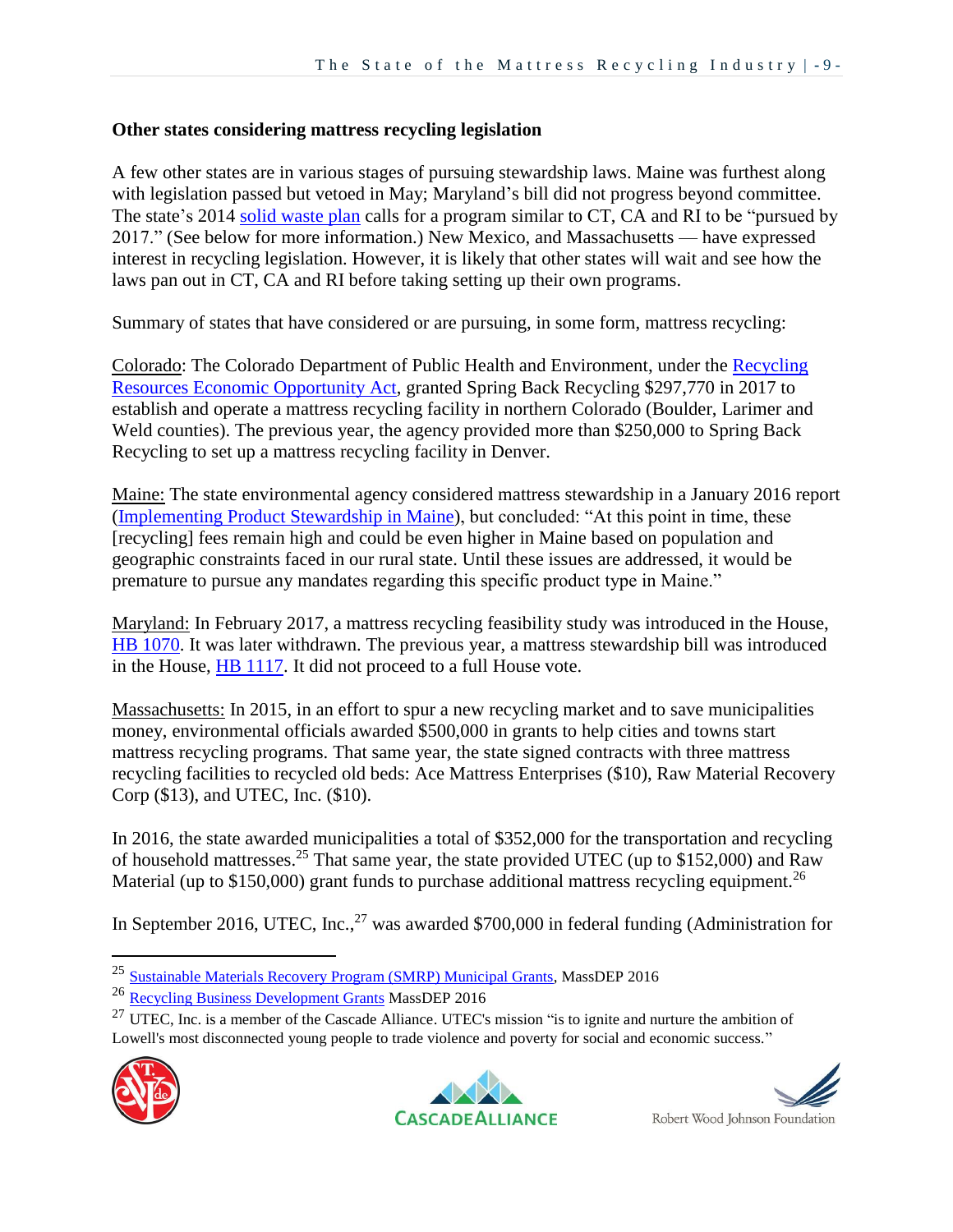Children and Families/Office of Community Services) to expand its mattress recycling enterprise.<sup>28</sup>

Minnesota: The Minnesota Pollution Control Agency (MPCA) prepares a Solid Waste Policy report every four years.<sup>29</sup> The state's [2015 Solid Waste Policy report](https://www.pca.state.mn.us/sites/default/files/lrw-sw-1sy15.pdf#page=46) concluded that mattresses are "well suited for a product stewardship model, because most furniture stores offer back-haul of the mattress when you buy a new one. In addition, they offer recoverable materials such as steel, cotton, foam, and wood. There are currently two processing facilities located in the state Goodwill (Duluth) and at PPL Industries (Minneapolis)." However, for reasons not listed, mattress recycling is not in the final "recommendations for product stewardship" section of the report.

Mississippi: In 2015, a mattress stewardship law [\(HB 285\)](http://billstatus.ls.state.ms.us/documents/2015/pdf/HB/0200-0299/HB0285IN.pdf) was introduced in the Mississippi legislature, but the bill died in committee. No similar bills were introduced in 2016.

New Mexico: In 2013, the New Mexico Legislature passed House Memorial 56, which established a task force to study the potential for product stewardship programs in the state.<sup>30</sup> In 2014, the Product Stewardship Advisory Group formed to facilitate research, collect stakeholder input, and develop potential programs. The group, which included stakeholders representing solid waste facilities, private businesses, NMRC, and NMED, recommended that NMED pursue efforts toward establishing product stewardship programs in the state. Mattress recycling was selected as the top priority. The state's 2015 Solid Waste Management Plan concluded that the action steps for Product Stewardship Advisory Group are to "Research and propose product stewardship programs to shift financial burden for waste disposal upstream, toward manufacturers, away from local governments." The 2016 report will be published in spring 2017.

Vermont: In 2015, the Beyond Waste Advisory Group of the State's Department of Environmental Conservation presented to the legislature a [comprehensive list](http://legislature.vermont.gov/assets/Legislative-Reports/BeyondWasteFINALRpt.pdf) of difficult-tomanage materials that have been considered in other similar prioritization processes in New England. Mattresses were discussed, but did not make the final list of priority materials.

## **Other efforts**

Several mattress manufacturers and retailers are initiating their own recycling programs. In 2009, mattress manufacturer Sleep Inc. started recycling its retailers' used mattress pickups at no charge. Sleep Inc.'s mattress recycling arm, [Dream Green Mattress Recyling,](http://www.sleepinc.com/dreamgreen-mattress-recycling.html) in Gainesville, GA serves mattress distribution centers across the southeastern United States. The company reported in 2014 that it had recycled more than 248,000 units. (It is unclear whether this is the cumulative

<sup>&</sup>lt;sup>30</sup> [2015 Solid Waste Management Report,](https://www.env.nm.gov/swb/documents/SolidWasteManagementPlan.pdf) New Mexico Environment Department, Solid Waste Bureau (website visited February 22, 2017)







 $\overline{a}$ <sup>28</sup> [UTEC to get \\$700G to expand mattress-recycling program, create 28 new jobs,](http://www.lowellsun.com/breakingnews/ci_30393075/utec-get-700g-expand-mattress-recycling-program-create) Lowell Sun, September 22, 2016.

<sup>&</sup>lt;sup>29</sup> Minnesota Pollution Control Agency, [Solid Waste Policy Reports](https://www.pca.state.mn.us/waste/solid-waste-policy-reports) (website visited February 21, 2017)